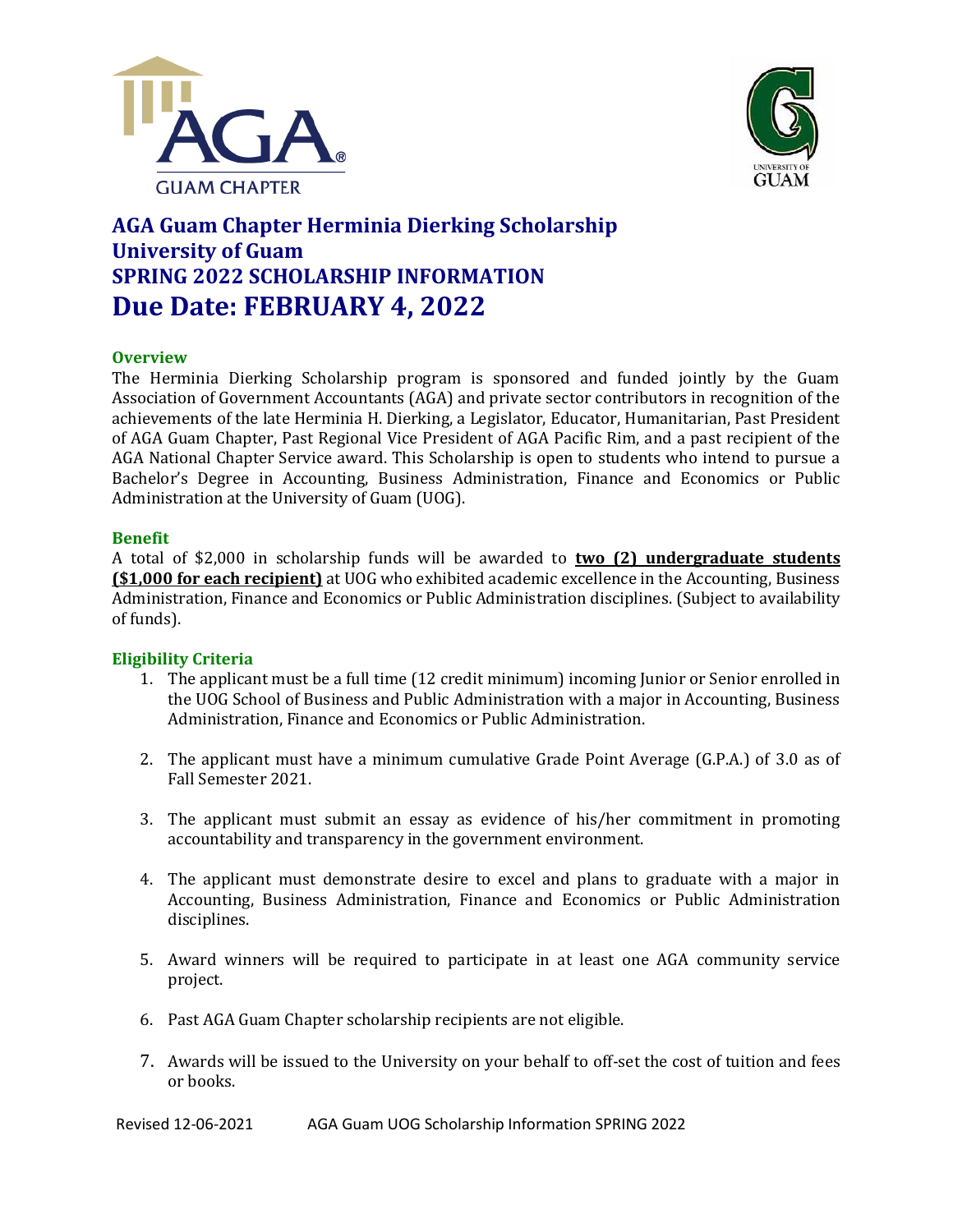



# **AGA Guam Chapter Herminia Dierking Scholarship University of Guam SPRING 2022 SCHOLARSHIP INFORMATION Due Date: FEBRUARY 4, 2022**

## **Application Procedure**

Complete and send the Scholarship Application Form to the UOG Financial Aid Office (FAO) to **[finaid@triton.uog.edu](mailto:finaid@triton.uog.edu)** with the subject line "**AGA Scholarship**" to include all supporting documents for eligibility by **February 4, 2022.**

### **PLEASE PROVIDE THE FOLLOWING DOCUMENTS ATTACHED TO YOUR APPLICATION:**

- 1. Completed Application Form
- 2. Completed AGA Questionnaire
- 3. Written Essay Submittal
- 4. Copy of most current transcript as of Fall semester 2021– may submit transcript from student website. Note: transcript MUST show all classes taken and cumulative G.P.A.

\*\* Transcript, Major, and G.P.A. are subject to validation by the Registrar's Office. Application forms shall be posted in the following websites: [http://www.uog.edu](http://www.uog.edu/) and [http://aga.guam.net](http://aga.guam.net/)

### **Screening Process**

Step 1.

UOG FAO will pre-screen all applications for eligibility and forward five (5) finalists for selection to the AGA Scholarship Committee **by February 11, 2022.**

### Step 2.

The Scholarship Committee may interview the finalists. If interviews are conducted, it will be concluded **before February 18, 2022**. The evaluation of the final applicants will emphasize each applicant's long-term goals consistent with promoting excellence in Accounting, Business Administration, Finance and Economics or Public Administration disciplines.

Step 3.

The Scholarship Committee shall **select the two (2) recipients on or before February 18, 2022.** The Scholarship winners shall be introduced to AGA, UOG President, and the private contributors at the next AGA February2022 General Membership Meeting.

### **Page 2 of 3**